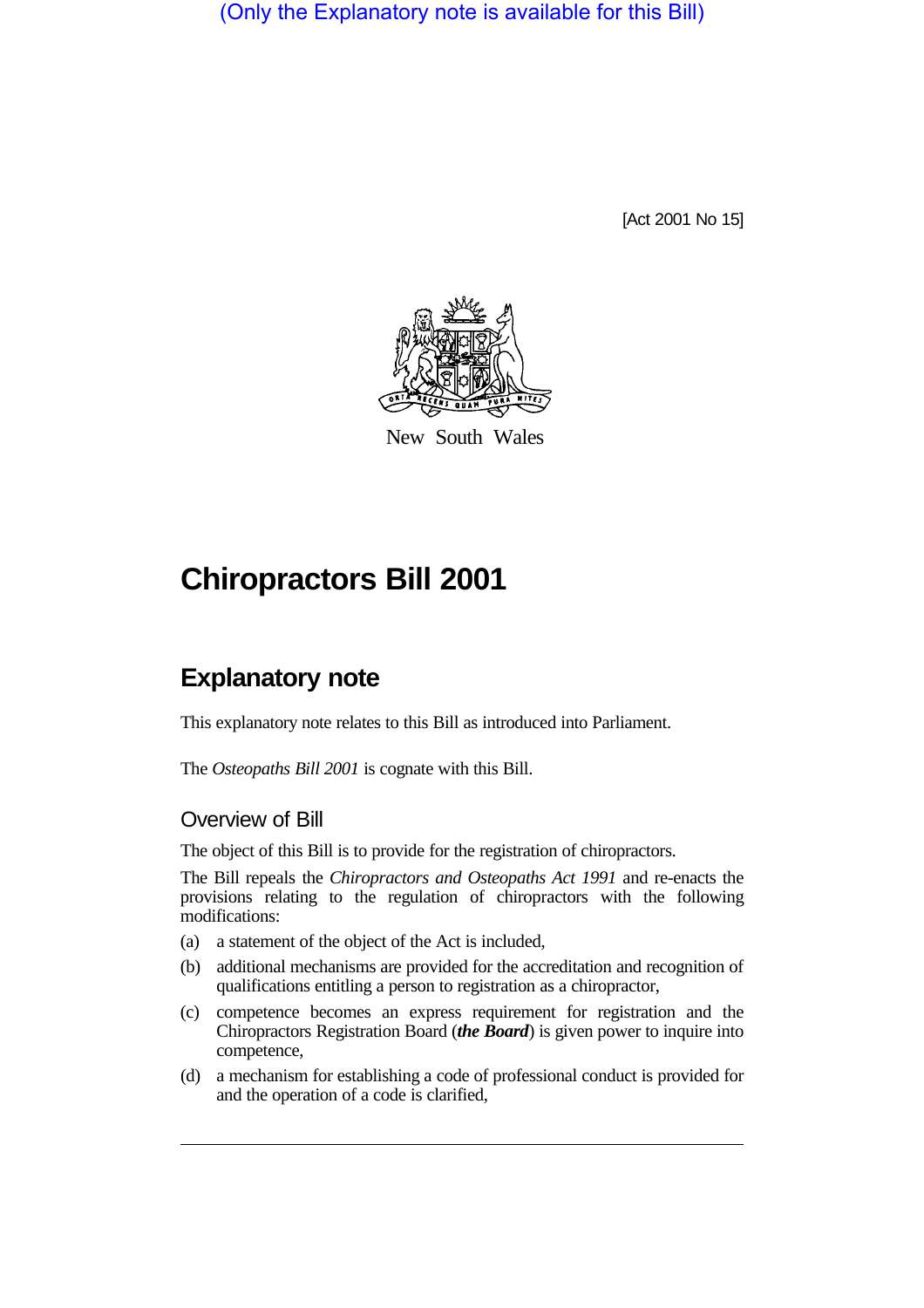Explanatory note

- (e) registered chiropractors are required to submit an annual return to the Board detailing matters that establish their continuing competence and good character,
- (f) registered chiropractors are required to notify the Board of convictions and conviction findings (findings of guilt without proceeding to a conviction) for various offences, and courts are required to notify the Board of certain convictions and conviction findings against registered chiropractors,
- (g) definitions of unsatisfactory professional conduct and professional misconduct are introduced,
- (h) a complaint against a chiropractor can be made and dealt with even if the chiropractor has ceased to be registered,
- (i) the Board is required to notify a chiropractor of a complaint made against the chiropractor,
- (j) the Chiropractic Care Assessment Committee is established to inquire into less serious complaints about chiropractors and to make recommendations to the Board with respect to the determination of those complaints,
- (k) the Chiropractic Care Assessment Committee will be able to conduct skills testing of a registered chiropractor about whom a complaint is made,
- (l) mechanisms are provided to enable the Board to monitor and manage chiropractors who are impaired in their ability to practise,
- (m) determination of complaints by Professional Standards Committees is replaced with determination by a hearing of the Board,
- (n) complaints are authorised to be made about the fees charged for chiropractic services and the Board is authorised to make orders with respect to those fees when determining a complaint,
- (o) the Board is to have 7 members (comprising 4 chiropractors, an officer of the Department of Health or a public health service, a person to represent the community, and a legal practitioner) and members are limited to serving 3 consecutive 4-year terms,
- (p) the Board is given power to delegate its functions,
- (q) the operation of the *Criminal Records Act 1991* is modified to facilitate the reporting of and consideration of conviction findings affecting applicants for registration and chiropractors,
- (r) the Board is required to notify other chiropractic registration authorities of disciplinary action taken against a chiropractor,
- (s) proceedings for an offence under the Act will be able to be taken within 12 months after the offence,

Explanatory note page 2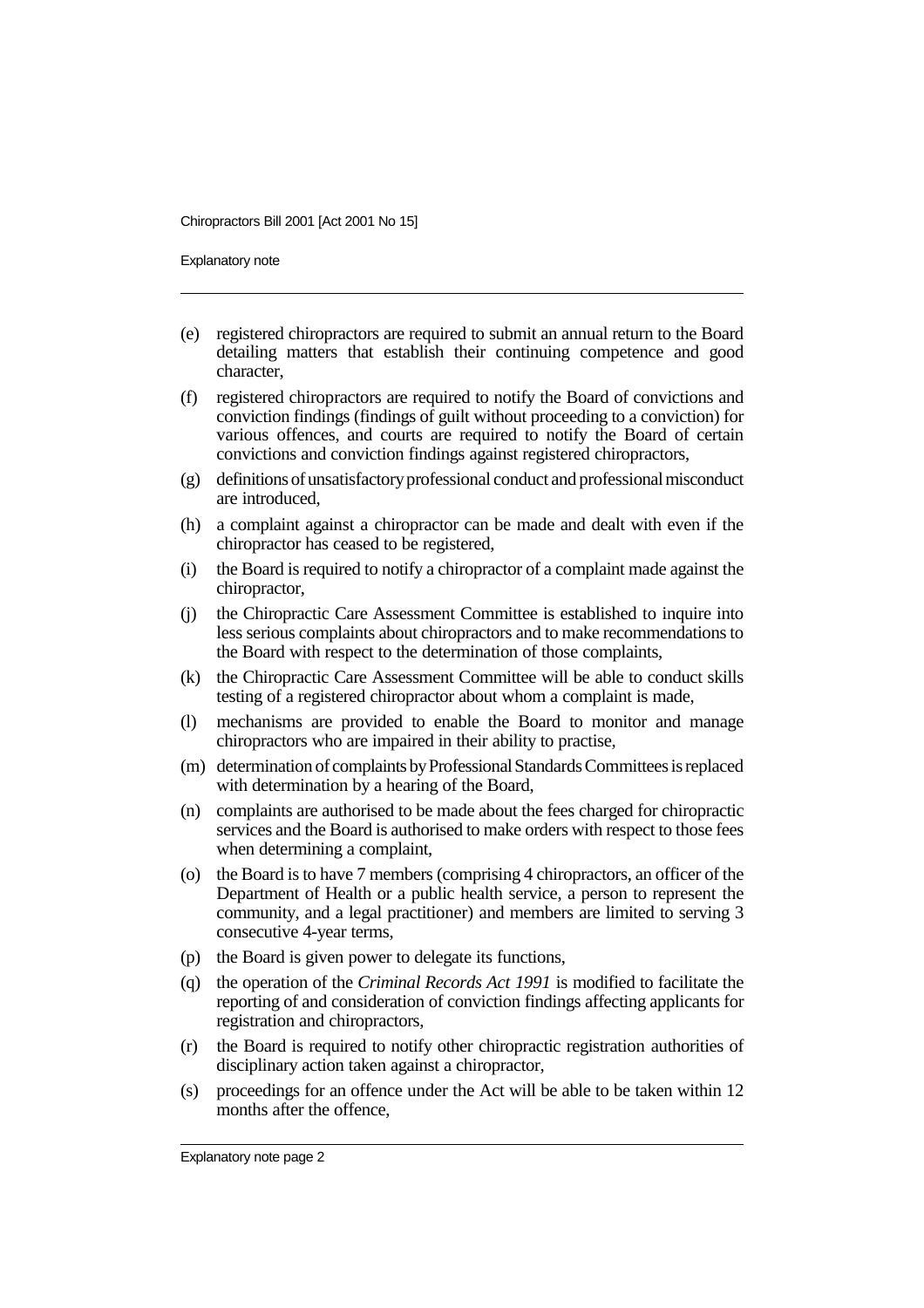Explanatory note

(t) any conditions on a chiropractor's registration will be recorded in the Register.

The Bill also amends the *Public Health Act 1991* to restrict the performance of spinal manipulation to registered chiropractors, registered medical practitioners, registered osteopaths and registered physiotherapists. The time for taking proceedings for an offence under the new provision is extended to 12 months after the offence occurs.

The Bill also enacts consequential savings and transitional provisions and makes consequential amendments to other Acts.

## Outline of provisions

## **Part 1 Preliminary**

**Clause 1** sets out the name (also called the short title) of the proposed Act.

**Clause 2** provides for the commencement of the proposed Act on a day or days to be appointed by proclamation.

**Clause 3** sets out the object of the proposed Act.

**Clause 4** defines certain words and expressions used in the proposed Act.

**Clause 5** provides that notes in the proposed Act are explanatory only and do not form part of the Act.

**Clause 6** provides that the proposed Act does not limit or otherwise affect the operation of the Mutual Recognition laws of the Commonwealth.

## **Part 2 Registration**

**Clause 7** prohibits a person from indicating that the person practises, or is qualified to practise, chiropractic unless the person is registered under the proposed Act.

**Clause 8** specifies the qualifications required for registration as a chiropractor.

**Clause 9** defines competence to practise for the purposes of the proposed Act.

**Clause 10** defines impairment for the purposes of the proposed Act.

**Clause 11** specifies the circumstances in which a person is entitled to be registered as a chiropractor under the proposed Act.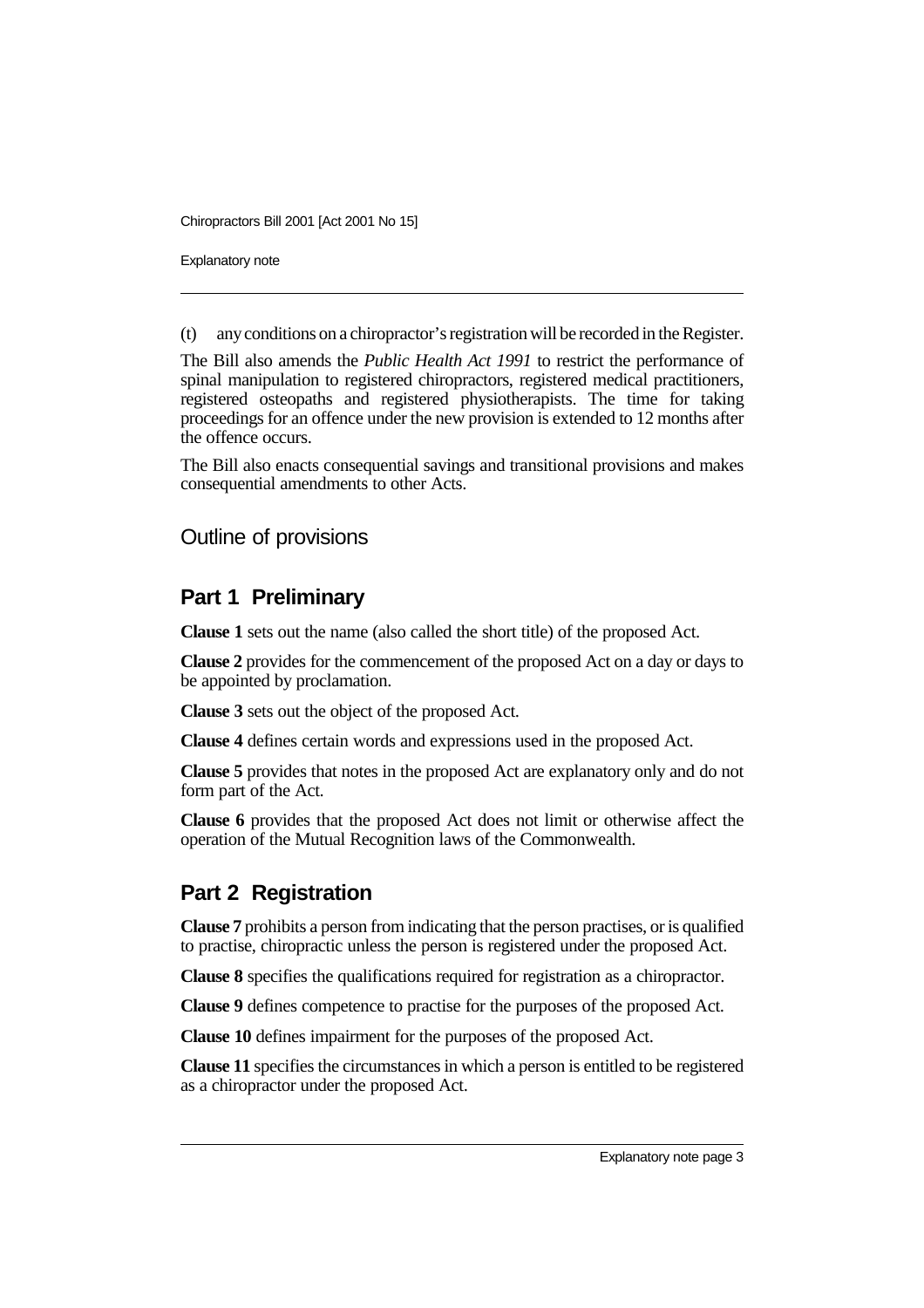Explanatory note

**Clause 12** provides for provisional registration under the proposed Act for persons who are entitled to registration but whose applications for registration have not been dealt with by the Board, and for persons entitled to the qualification required for registration who have not yet had the qualification conferred on them.

**Clause 13** provides for temporary registration under the proposed Act in certain circumstances.

**Clause 14** specifies the circumstances in which the Board may refuse to register a person under the proposed Act.

**Clause 15** specifies the effect of the removal of a person's name from the Register and the suspension of a person's registration as a chiropractor.

**Clause 16** restricts the re-registration of deregistered persons and certain other persons.

**Clause 17** provides for an appeal to the Chiropractors Tribunal where the Board has refused to grant registration or cancelled registration and in certain other cases.

# **Part 3 Practice of chiropractic**

#### **Division 1 Conduct of practice**

**Clause 18** prohibits registered chiropractors from using the title "doctor" unless the chiropractor holds a recognised university qualification entitling the chiropractor to use that title.

**Clause 19** provides that the Board may establish a code of professional conduct and provides for the use of, and procedure for the establishment of, that code.

#### **Division 2 Returns and information**

**Clause 20** provides that registered chiropractors must furnish annual returns to the Board containing specified information. The Board may require the return to be verified by statutory declaration.

**Clause 21** provides that a registered chiropractor must notify the Board within 7 days if the chiropractor is convicted of an offence or made the subject of a sex/violence criminal finding for an offence or certain criminal proceedings are commenced against the chiropractor.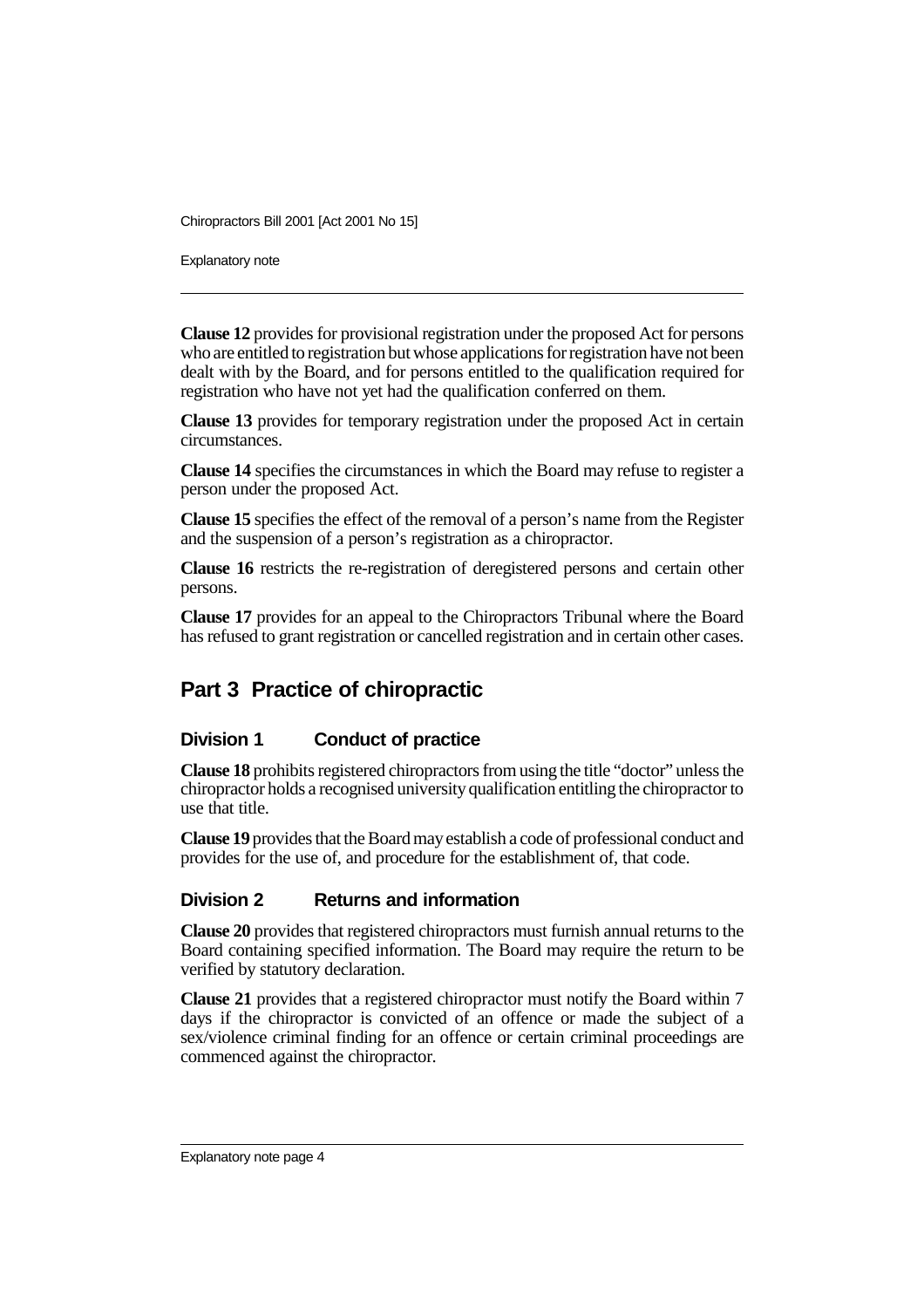Explanatory note

**Clause 22** provides for the Courts to notify the Board, as soon as is practicable, of the conviction of a registered chiropractor of an offence or the making of a sex/violence criminal finding against a chiropractor.

**Clause 23** requires notice to be given to the Registrar in accordance with the regulations when a registered chiropractor becomes a mentally incapacitated person.

# **Part 4 Complaints and disciplinary proceedings**

#### **Division 1** Interpretation

**Clause 24** defines "professional misconduct".

**Clause 25** defines "unsatisfactory professional conduct".

#### **Division 2 Complaints**

**Clause 26** sets out the grounds for the making of complaints about registered chiropractors.

**Clause 27** allows a complaint to be made even if the chiropractor has ceased to be registered.

**Clause 28** provides that any person (including the Board) may make a complaint.

**Clause 29** provides that complaints are to be made to the Board and lodged with the Registrar.

**Clause 30** sets out the form in which a complaint is to be made.

**Clause 31** provides that the Board is to notify the Health Care Complaints Commission of complaints under this Part of the proposed Act.

**Clause 32** sets out the manner that notice of the complaint is to be given to the chiropractor against whom the complaint is made and the circumstances where notice is not required to be given.

**Clause 33** provides that the Board may make inquiries concerning the complaint as it sees fit.

**Clause 34** requires the Board to consult with the Health Care Complaints Commission before dealing with a complaint or referring it to another body under this Part of the proposed Act.

**Clause 35** sets out how complaints are to be dealt with.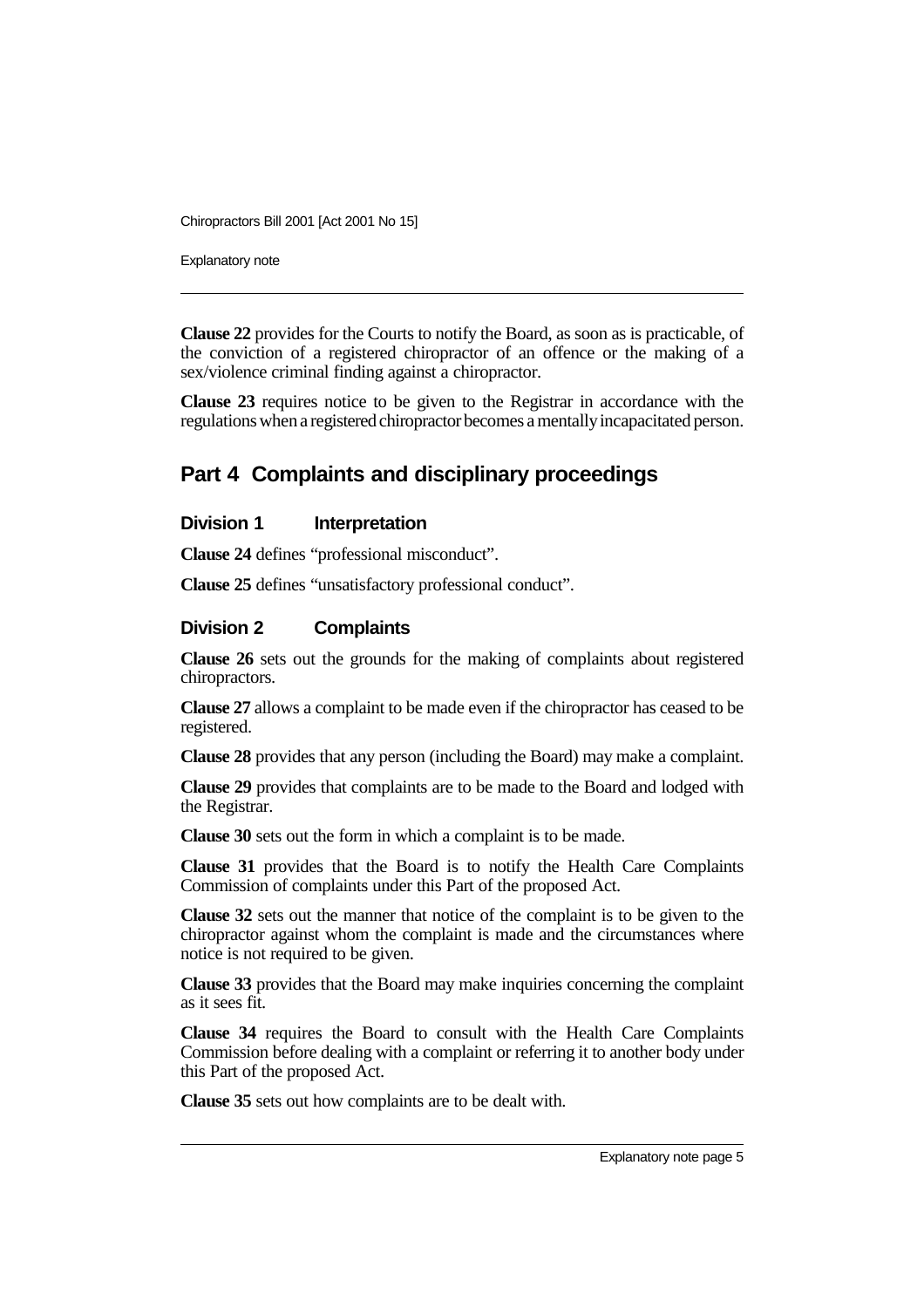Explanatory note

**Clause 36** provides that serious complaints should be referred to the Tribunal. In general, the Board must refer any complaint which may warrant the suspension or deregistration of a registered chiropractor to the Tribunal.

**Clause 37** allows the Board to require a registered chiropractor to undergo a medical examination.

**Clause 38** sets out the persons to whom the Board must give notice of any order made relating to a registered chiropractor.

## **Division 3 Referral of complaints to Chiropractic Care Assessment Committee**

**Clause 39** provides for the kinds of complaints that can be referred to the Committee.

**Clause 40** provides that the Committee is to investigate complaints referred to it and may encourage the settlement of the complaint by consent and authorises the Committee to obtain such chiropractic, medical, legal, financial or other advice as it thinks necessary or desirable to enable it to carry out its functions.

**Clause 41** provides that the Committee may require a registered chiropractor to undergo specified skills testing.

**Clause 42** provides for the Committee to report and make recommendations to the Board.

**Clause 43** provides that a complainant and chiropractor against whom the complaint is made are not entitled to be legally represented at any appearance before the Committee.

#### **Division 4 Dealing with complaint by inquiry at a meeting of the Board**

**Clause 44** provides that if the Board is to deal with a complaint at a meeting of the Board, that complaint is to be dealt with in accordance with this Division and Schedule 3 (Provisions relating to the procedure of the Board).

**Clause 45** allows the procedure for the calling of a meeting to deal with a complaint and for the conduct of the meeting, subject to the proposed Act and the regulations made under it, to be determined by the Board.

**Clause 46** sets out certain provisions relating to the conduct of the meeting.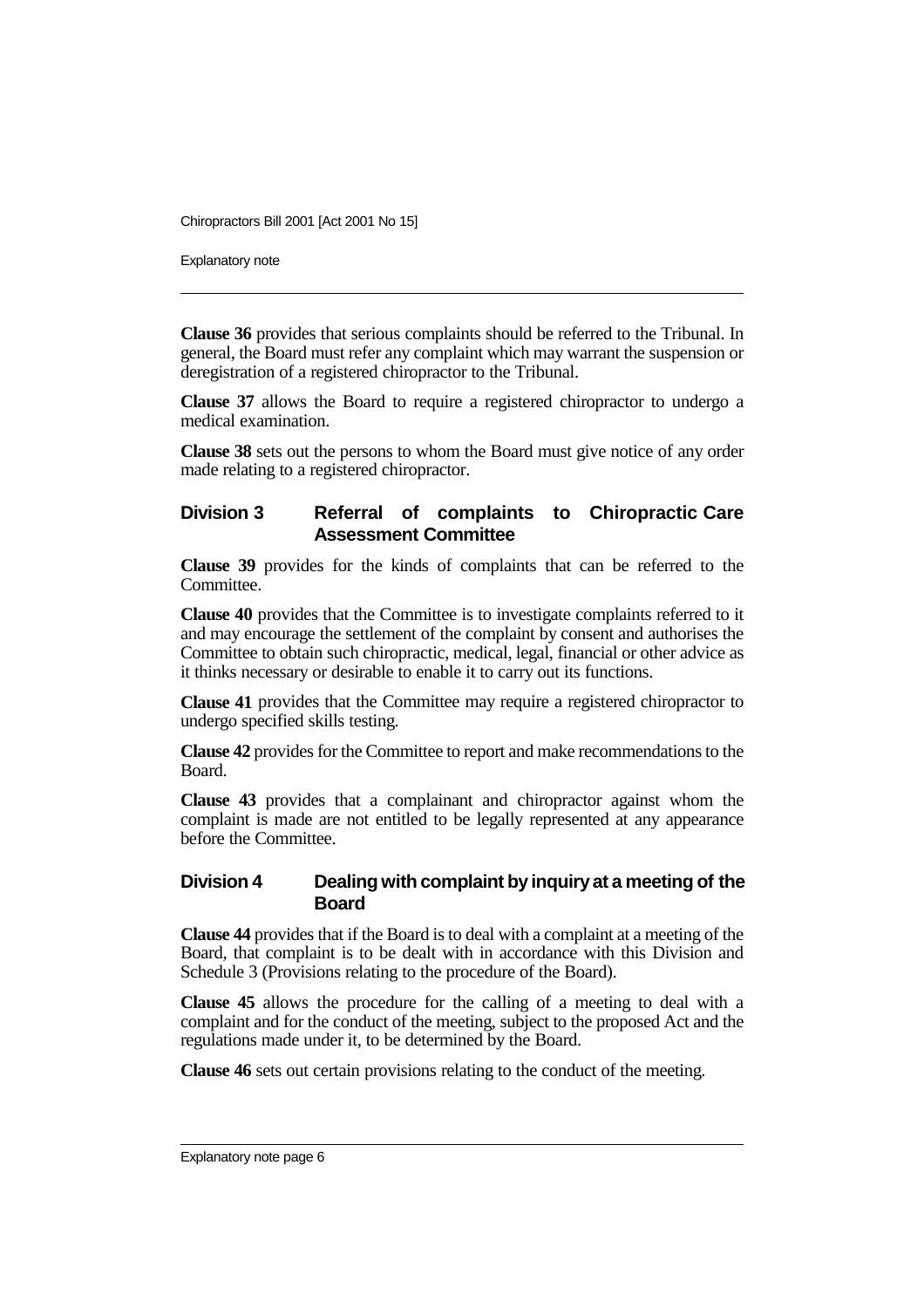Explanatory note

**Clause 47** deals with the making of submissions to the meeting of the Board by the chiropractor about whom the complaint has been made, the Committee and the Health Care Complaints Commission.

**Clause 48** provides that the Board must, within 30 days of making its decision on a complaint, make available to the complainant, the chiropractor concerned and such other persons as it sees fit, a written statement of the decision.

**Clause 49** provides that a finding of the Board under this Division of the proposed Act is admissible as evidence in any legal proceedings.

## **Division 5 Disciplinary powers of Board and Tribunal**

**Clause 50** allows the Board or the Tribunal to exercise any of the powers or combination of powers conferred under this Division of the proposed Act if it finds the subject-matter of a complaint proved or the chiropractor concerned admits to the complaint in writing to the Board or Tribunal.

**Clause 51** sets out the general disciplinary powers of the Board.

**Clause 52** provides for the making of a recommendation by the Board for the suspension or deregistration of a chiropractor on the grounds that the chiropractor does not have sufficient physical and mental capacity to practise chiropractic.

**Clause 53** sets out the disciplinary powers of the Tribunal.

## **Division 6 Powers of the Board for the protection of the public**

**Clause 54** empowers the Board to suspend from practice (for not more than 8 weeks), or impose conditions on the registration of, a registered chiropractor if it is satisfied that such action is necessary for the purpose of protecting the life, or the physical or mental health, of any person.

**Clause 55** provides that the Board may at any time alter or remove conditions imposed under this Division of the proposed Act.

**Clause 56** requires the Board to refer the matter to the Health Care Complaints Commission for investigation after taking any action under clause 54. The Commission is to investigate the matter and then refer it as a complaint to the Tribunal or to the Board to be dealt with by inquiry at a meeting of the Board.

**Clause 57** sets out special provisions to be followed if the Board imposes conditions on the registration of a registered chiropractor under clause 54 because the Board is of the opinion that the chiropractor suffers from an impairment.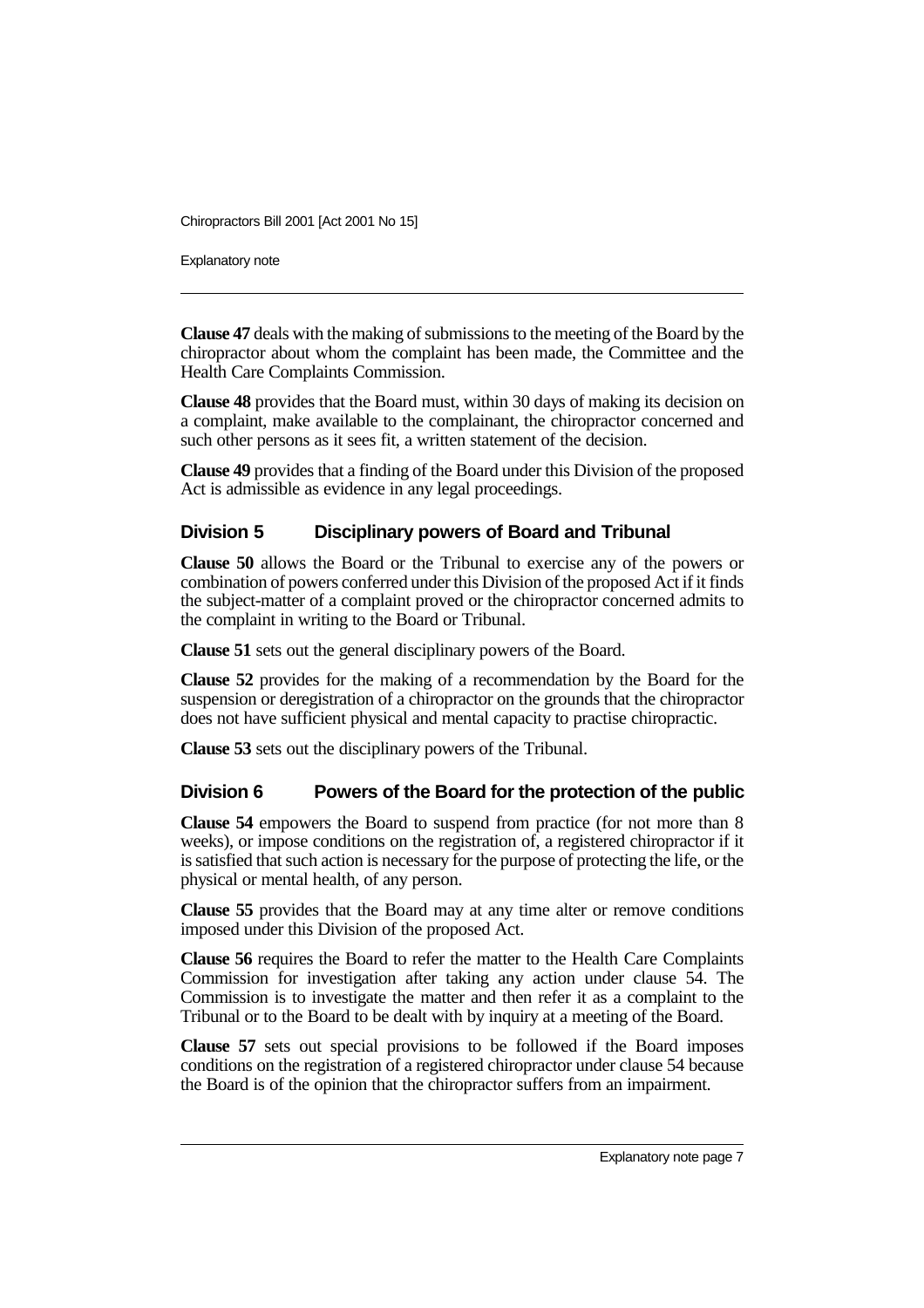Explanatory note

**Clause 58** requires the Board to notify the Chairperson of the Tribunal if the Board has suspended a registered chiropractor under clause 54.

**Clause 59** provides that a period of suspension may be extended for a period or further period of not more than 8 weeks but only if the extension has been approved in writing by the Chairperson or a Deputy Chairperson of the Tribunal and the complaint about the chiropractor has not been disposed of.

**Clause 60** deals with the rights and privileges of persons on the expiration of their period of suspension as a registered chiropractor.

**Clause 61** deals with conditions imposed on a registered chiropractor under clause 54 where the matter is dealt with as a complaint against the chiropractor.

**Clause 62** deals with conditions imposed on a registered chiropractor under clause 54 where the matter is referred to an Impaired Registrants Panel.

## **Part 5 Impairment**

**Clause 63** provides for matters to be referred to an Impaired Registrants Panel.

**Clause 64** allows a person to notify the Board of any matter that the person thinks indicates that a registered chiropractor suffers from or may suffer from an impairment.

**Clause 65** allows the Health Care Complaints Commission to refer to the Board any matter that indicates that a registered chiropractor suffers from or may suffer from an impairment.

**Clause 66** provides that an Impaired Registrants Panel is to inquire into any matter referred to it. The Panel may request that the registered chiropractor concerned attend before the Panel for the purpose of enabling it to obtain information on the matter and make an assessment.

**Clause 67** provides that an Impaired Registrants Panel is not to investigate or take any other action if it is aware that the matter is the subject of an investigation by the Health Care Complaints Commission.

**Clause 68** requires the Board to notify the registered chiropractor of any proposed inquiry by an Impaired Registrants Panel.

**Clause 69** allows a registered chiropractor who is the subject of a matter referred to an Impaired Registrants Panel to make oral or written representations to the Panel.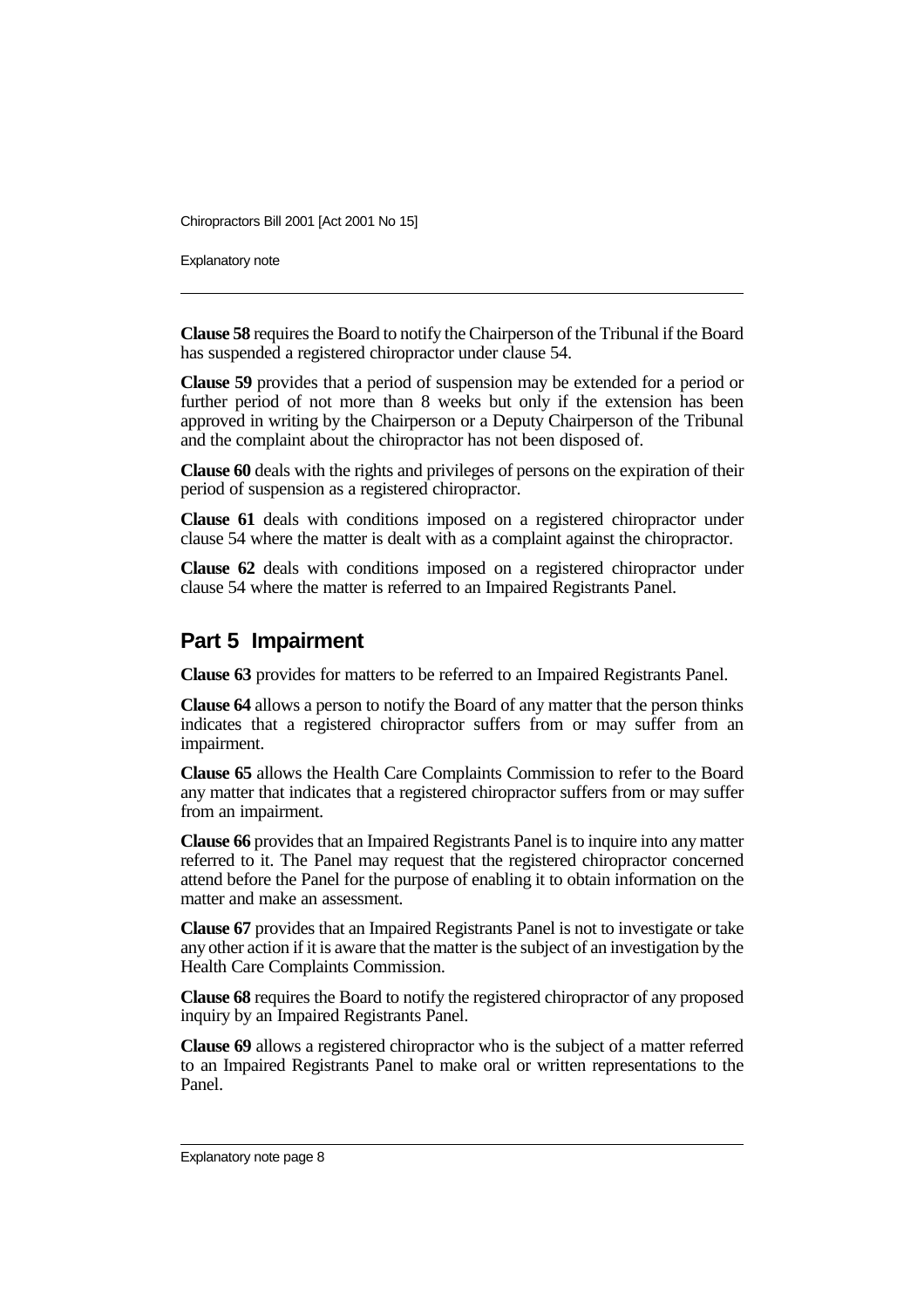Explanatory note

**Clause 70** provides that an Impaired Registrants Panel is to make an assessment in respect of each referral to it based on its inquiry and may counsel the chiropractor concerned or require that he or she undertake counselling, recommend that the chiropractor consent to conditions being placed or his or her registration or to his or her suspension for a specified period or make other recommendations to the Board.

**Clause 71** allows the Board to place conditions on the registration of a registered chiropractor or suspend the registered chiropractor if an Impaired Registrants Panel has recommended it and the Board is satisfied that the chiropractor has voluntarily consented to that recommendation.

**Clause 72** deals with the review of conditions placed on the registration of a registered chiropractor or the suspension of the registered chiropractor where the chiropractor had voluntarily consented to the conditions or suspension.

**Clause 73** provides that certain matters referred to an Impaired Registrants Panel are to be dealt with as complaints against the chiropractor concerned.

**Clause 74** deals with the confidentiality of reports by an Impaired Registrants Panel to the Board.

# **Part 6 Appeals and review of disciplinary action**

## **Division 1 Appeals against actions of the Board**

**Clause 75** deals with appeals to the Tribunal against any finding of the Board or any exercise of any power of the Board under Division 5 of Part 4 of the proposed Act (Disciplinary powers of Board and Tribunal).

**Clause 76** deals with appeals to the Tribunal relating to suspensions of, or impositions of conditions on, the registration of chiropractors.

**Clause 77** allows an appeal with respect to a point of law to be made to the Chairperson of the Tribunal, or a Deputy Chairperson nominated by the Chairperson, when a complaint is dealt with at a meeting of the Board.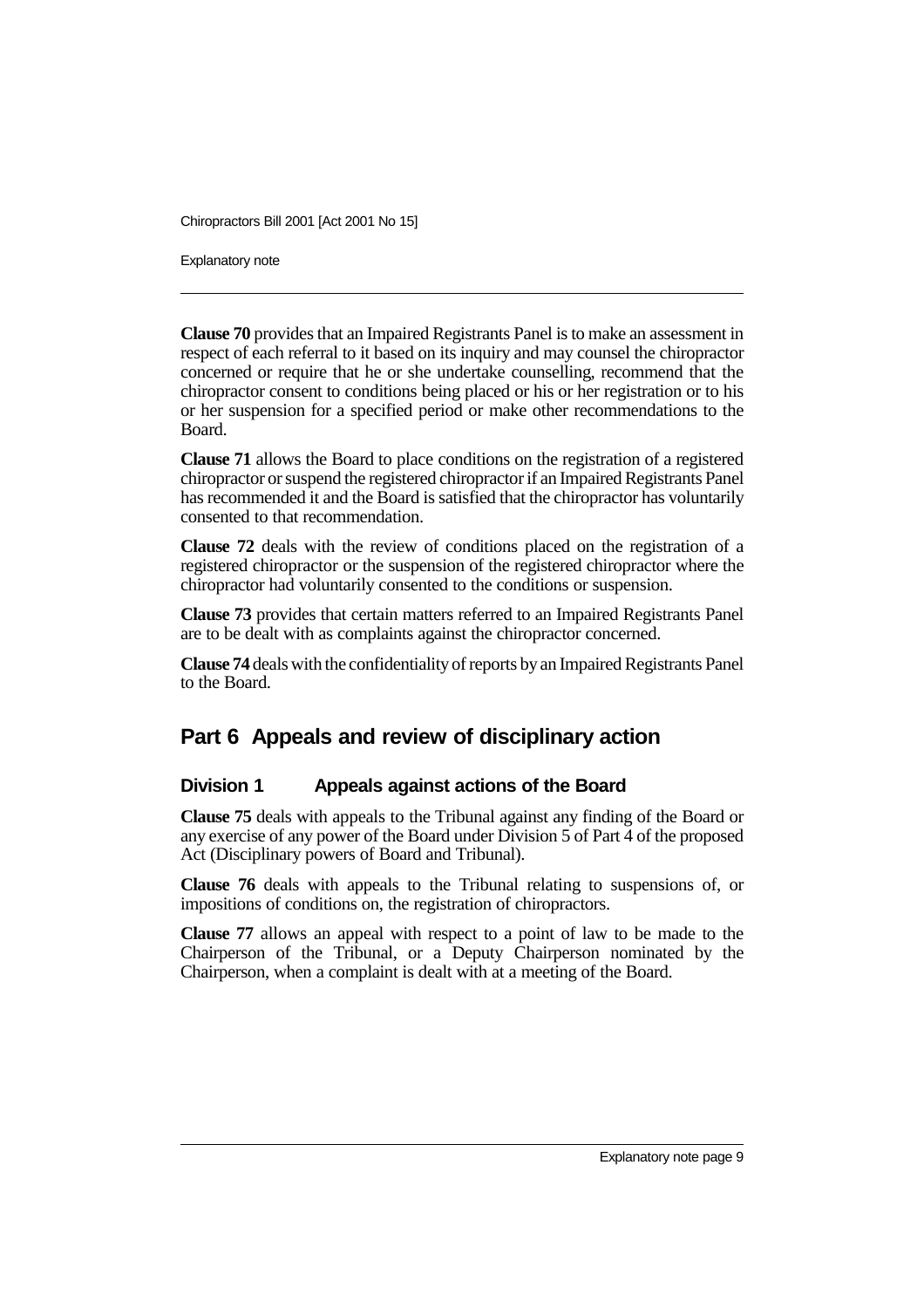Explanatory note

## **Division 2 Appeals against actions of Tribunal**

**Clause 78** allows a preliminary appeal (during an inquiry on a complaint by the Tribunal or before the commencement of the inquiry but after the complaint has been referred to the Tribunal) with respect to a point of law to be made to the Supreme Court by the chiropractor concerned or the complainant, but only with the leave of the Chairperson or a Deputy Chairperson.

**Clause 79** deals with appeals to the Supreme Court by the chiropractor about whom a complaint has been referred to the Tribunal or the complainant regarding a decision of the Tribunal as to a point of law or the exercise of any power of the Tribunal under Division 5 of Part 4 of the proposed Act (Disciplinary powers of Board and Tribunal).

**Clause 80** sets out the powers of the Supreme Court in determining an appeal.

## **Division 3 Review of suspension, cancellation or conditions**

**Clause 81** deals with the right of a person to apply for a review of an order of the Board, the Chairperson or a Deputy Chairperson, the Tribunal or the Supreme Court that the registration of the person be suspended, that the person's name be removed from the Register or not be re-registered, or that conditions be placed on the person's registration.

**Clause 82** provides that the *appropriate review body* to deal with an application for review is the Tribunal except where the order being reviewed provides that it may be reviewed by the Board, in which case the Board is the appropriate review body.

**Clause 83** deals with the powers of the appropriate review body on undertaking a review.

**Clause 84** deals with the nature of the review.

# **Part 7 Chiropractors Registration Board**

**Clause 85** constitutes the Chiropractors Registration Board.

**Clause 86** specifies the functions of the Board.

**Clause 87** provides for the membership of the Board.

**Clause 88** provides for the appointment of a Registrar and other staff necessary to enable the Board to exercise its functions.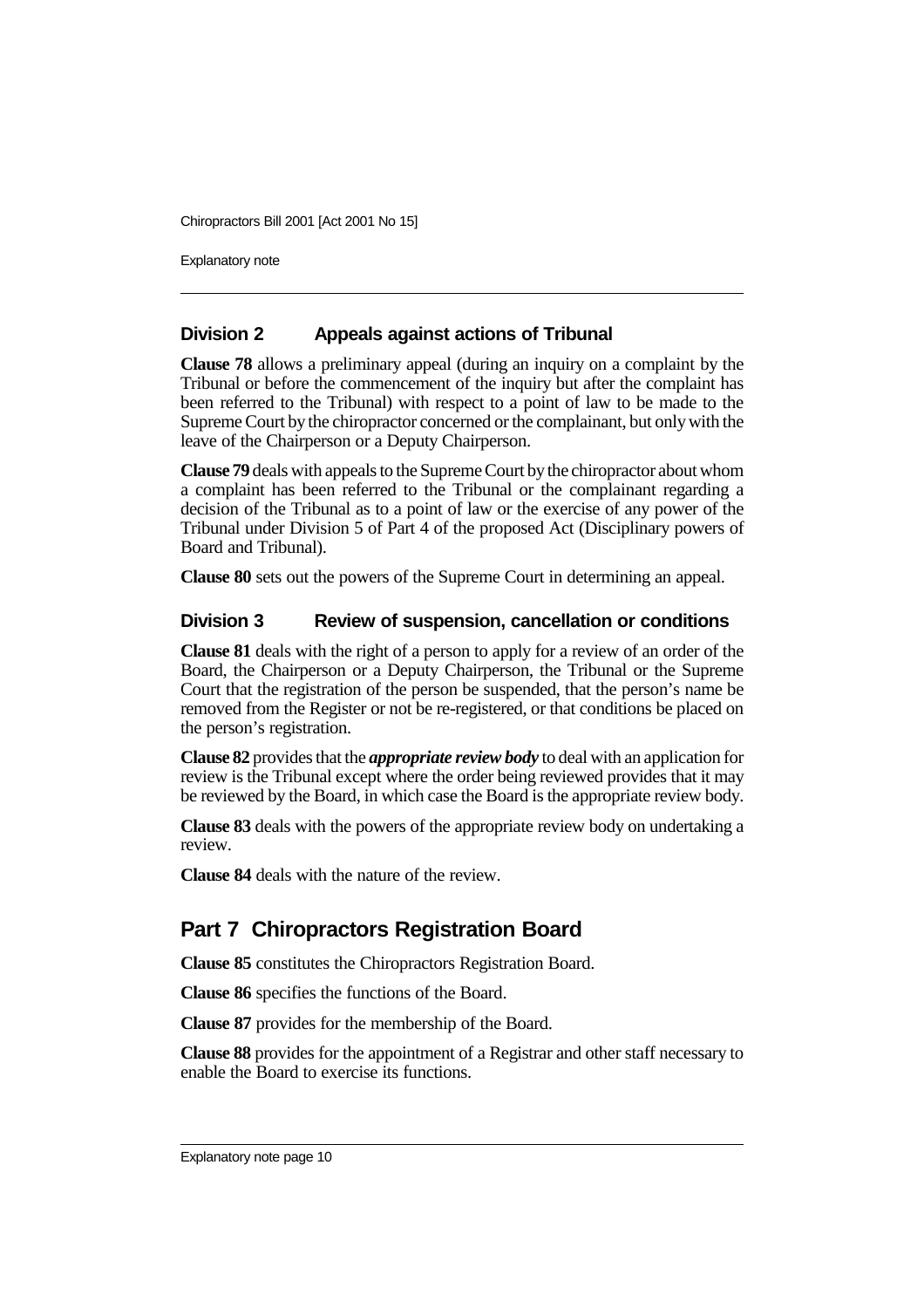Explanatory note

**Clause 89** enables the Board to establish committees to assist it to exercise its functions.

**Clause 90** provides for the delegation of the Board's and the Registrar's functions.

**Clause 91** gives effect to Schedules 2 and 3 which contain further provisions relating to the membership and procedure of the Board.

# **Part 8 Chiropractic Care Assessment Committee**

**Clause 92** constitutes the Chiropractic Care Assessment Committee.

**Clause 93** specifies the functions of the Committee.

**Clause 94** provides for the membership of the Committee.

**Clause 95** gives effect to Schedule 4 which contains further provisions relating to the membership and procedure of the Committee.

# **Part 9 Impaired Registrants Panels**

**Clause 96** provides for the establishment of Impaired Registrants Panels for the purposes of the proposed Act. The Panels are to have, and may exercise, such jurisdiction and functions as are conferred or imposed on them by or under the proposed Act or any other Act.

**Clause 97** requires the Board, when it decides to refer a matter to an Impaired Registrants Panel, to appoint 2 persons to sit as the Panel.

**Clause 98** provides that only decisions supported by both members of an Impaired Registrants Panel are to be considered decisions of the Panel. Disagreements between members of a Panel are to be reported to the Board.

# **Part 10 Chiropractors Tribunal**

# **Division 1 Constitution of the Tribunal**

**Clause 99** provides for the establishment of the Chiropractors Tribunal. The Tribunal is to be constituted in accordance with the proposed Act to deal with a matter referred to it or an appeal or application made to it under the proposed Act.

**Clause 100** provides for experienced legal practitioners to be appointed as the Chairperson and Deputy Chairpersons of the Tribunal.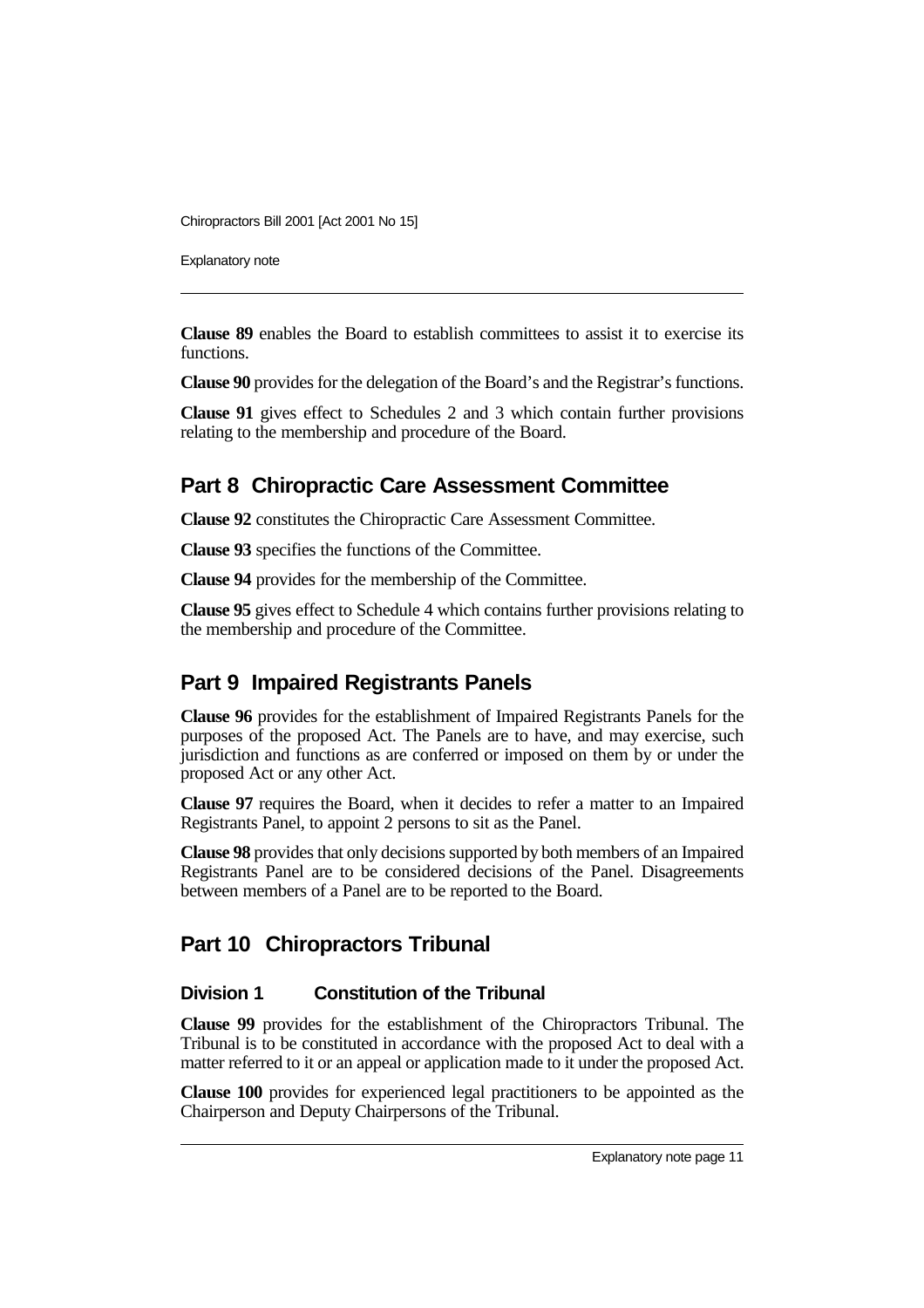Explanatory note

**Clause 101** deals with the appointment of persons to sit on the Tribunal when a complaint or other matter is referred to the Tribunal, the Health Care Complaints Commission decides to prosecute a complaint before the Tribunal under the *Health Care Complaints Act 1993* or an appeal or application under the proposed Act to the Tribunal is lodged with the Registrar.

**Clause 102** provides that the Tribunal may continue and come to a determination despite a vacancy in its membership which occurs when a matter is part-heard. This provision does not apply if it is the Chairperson or a Deputy Chairperson who vacates office, or more than one vacancy occurs.

**Clause 103** deals with payment of non-legal Tribunal members.

**Clause 104** provides for a seal of the Tribunal of which courts and persons acting judicially are to take notice.

## **Division 2 Proceedings of the Tribunal**

**Clause 105** provides that the decision of the Chairperson or a Deputy Chairperson on any question of law or procedure arising during an inquiry or appeal at which that person presides is the decision of the Tribunal for the purposes of the inquiry or appeal. All other decisions must be supported by at least 3 members of the Tribunal. In cases where 2 members support and 2 oppose a decision, the decision of the Chairperson or Deputy Chairperson presiding prevails.

**Clause 106** deals with the time at which orders of the Tribunal take effect.

**Clause 107** provides that a power of the Tribunal exercised under the proposed Act by the Supreme Court (except for the purposes of any appeal) is taken to have been exercised by the Tribunal.

**Clause 108** requires the Tribunal to inform the Registrar of the exercise of any power under Part 4 of the proposed Act (Complaints and disciplinary proceedings).

#### **Division 3 Inquiries, appeals etc before the Tribunal**

**Clause 109** deals with the jurisdiction of the Tribunal to conduct an inquiry into any complaint, matter or application and to hear any appeal referred to it.

**Clause 110** provides for the fixing of the time and place for the conduct of an inquiry or the hearing of an appeal and the notice that must be given of that time and place.

**Clause 111** deals with the conduct of proceedings before the Tribunal.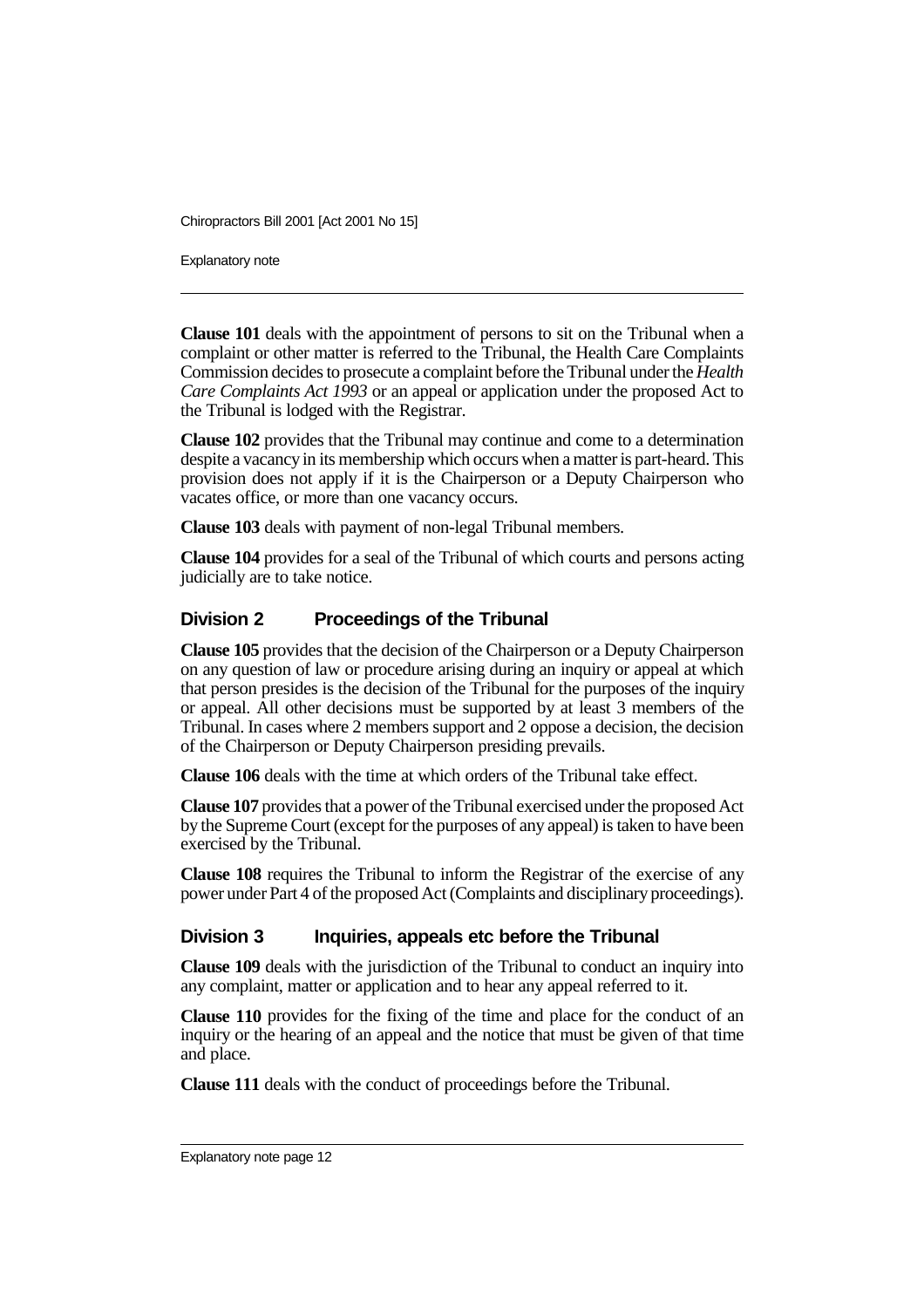Explanatory note

**Clause 112** enables a complainant or a registered chiropractor about whom a complaint is made to be represented by a legal practitioner or another adviser in proceedings before the Tribunal.

**Clause 113** prohibits the Chairperson or a Deputy Chairperson from sitting on an inquiry or appeal concerning a matter on which he or she has already made a decision.

**Clause 114** provides for adjournments and interlocutory orders.

**Clause 115** requires the Tribunal to provide a written statement of its decision on an inquiry or appeal to the complainant, the chiropractor concerned and the Board. The statement must set out any findings on material questions of fact, refer to any evidence or other material on which findings were based and give the reasons for the decision.

**Clause 116** provides that the Tribunal is not required to include confidential information in its statement of a decision. If the statement would be false or misleading without the confidential information the Tribunal is not required to provide the statement. However, a confidential information notice must then be provided indicating that confidential information is not given or the statement will not be provided.

# **Part 11 Miscellaneous**

**Clause 117** deals with the application of the *Criminal Records Act 1991*.

**Clause 118** provides for the service of notices.

**Clause 119** provides for the service of documents on the Board.

**Clause 120** requires the Board, the President or an authorised member of the Board to provide on request a written statement of the reasons for a decision.

**Clause 121** requires the Board to notify various health professional registration authorities of the taking of disciplinary action against a chiropractor.

**Clause 122** makes it an offence to make a false entry in the Register (or, by fraud, to procure such an entry) or to make a false statement to obtain registration. The offence carries a maximum penalty of 50 penalty units (\$5,500) or 12 months imprisonment, or both.

**Clause 123** provides for certain documents under the hand of the Registrar and entries in the Register to be evidence in proceedings.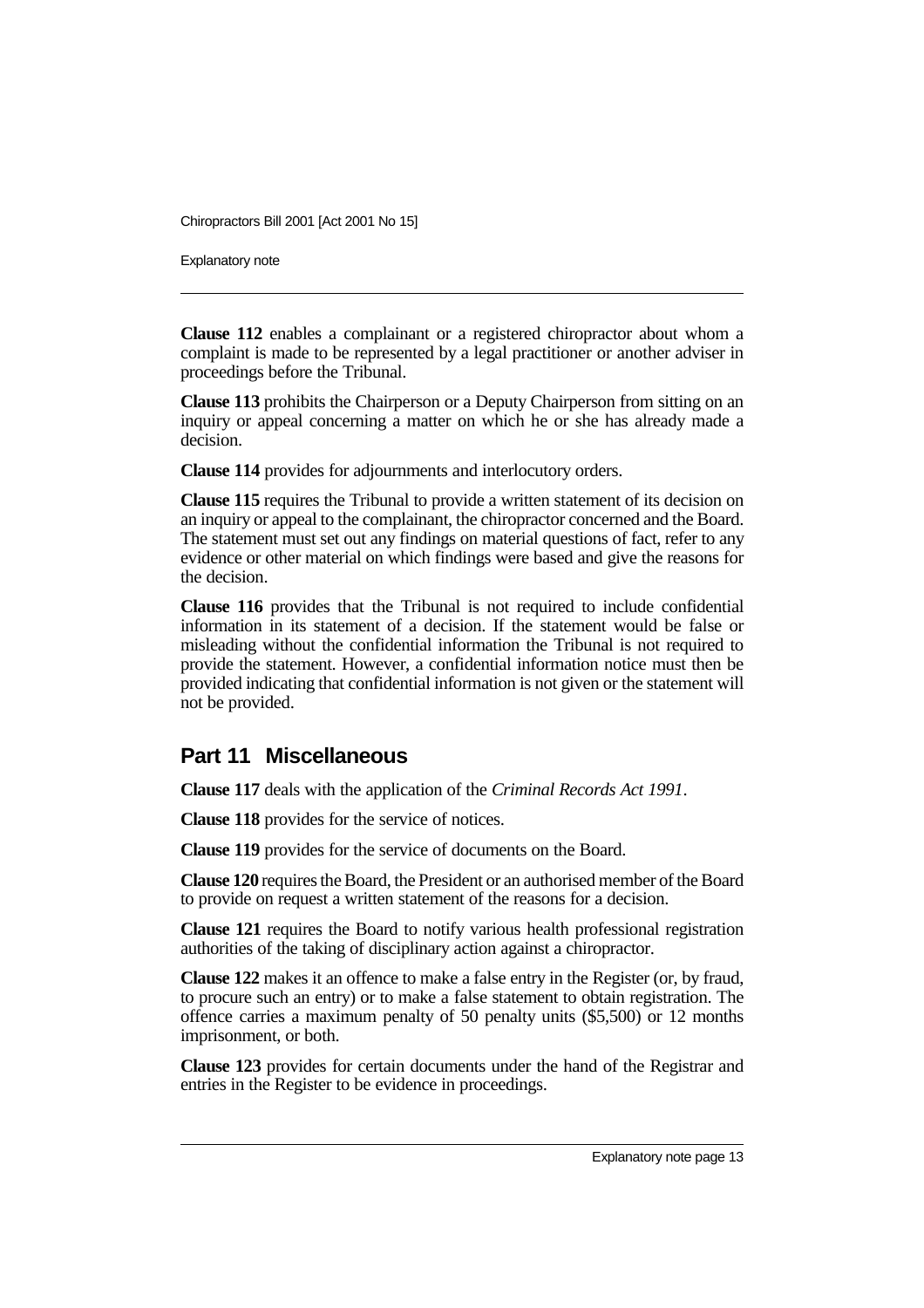Explanatory note

**Clause 124** provides for the authentication of official documents of the Board by signature instead of seal.

**Clause 125** provides for the disbursement of money received by the Board and empowers the Board to waive the payment of fees.

**Clause 126** requires the Board to establish a Chiropractic Education and Research Account (for education and research in chiropractic). The clause provides for money to be paid into the Account and specifies the purposes for which that money may be expended.

**Clause 127** provides for the appointment and powers of inspectors.

**Clause 128** enables an inspector to obtain a search warrant.

**Clause 129** provides that certain persons given functions under the proposed Act do not incur personal liability for things done in good faith in carrying out those functions.

**Clause 130** provides that if a corporation contravenes any provision of the proposed Act or the regulations, each director or other person concerned in the management of the corporation is also taken to have contravened the provision.

**Clause 131** provides that proceedings for offences against the proposed Act and regulations are to be dealt with summarily before a Local Court constituted by a Magistrate sitting alone. Such proceedings are to be instituted within 12 months of the act or omission alleged to constitute the offence.

**Clause 132** provides for the making of regulations under the proposed Act.

**Clause 133** is a formal provision giving effect to Schedule 6 to amend certain other Acts set out in that Schedule.

**Clause 134** repeals the *Chiropractors and Osteopaths Act 1991* and the *Chiropractors and Osteopaths Regulation 1997*.

**Clause 135** is a formal provision giving effect to Schedule 7 (Savings and transitional provisions).

#### **Schedules**

**Schedule 1** contains provisions relating to the making of applications for registration, procedures for dealing with applications, inquiries concerning entitlement to and eligibility for registration, the keeping and alteration of the Register, annual registration fees and removal from and alteration of the Register.